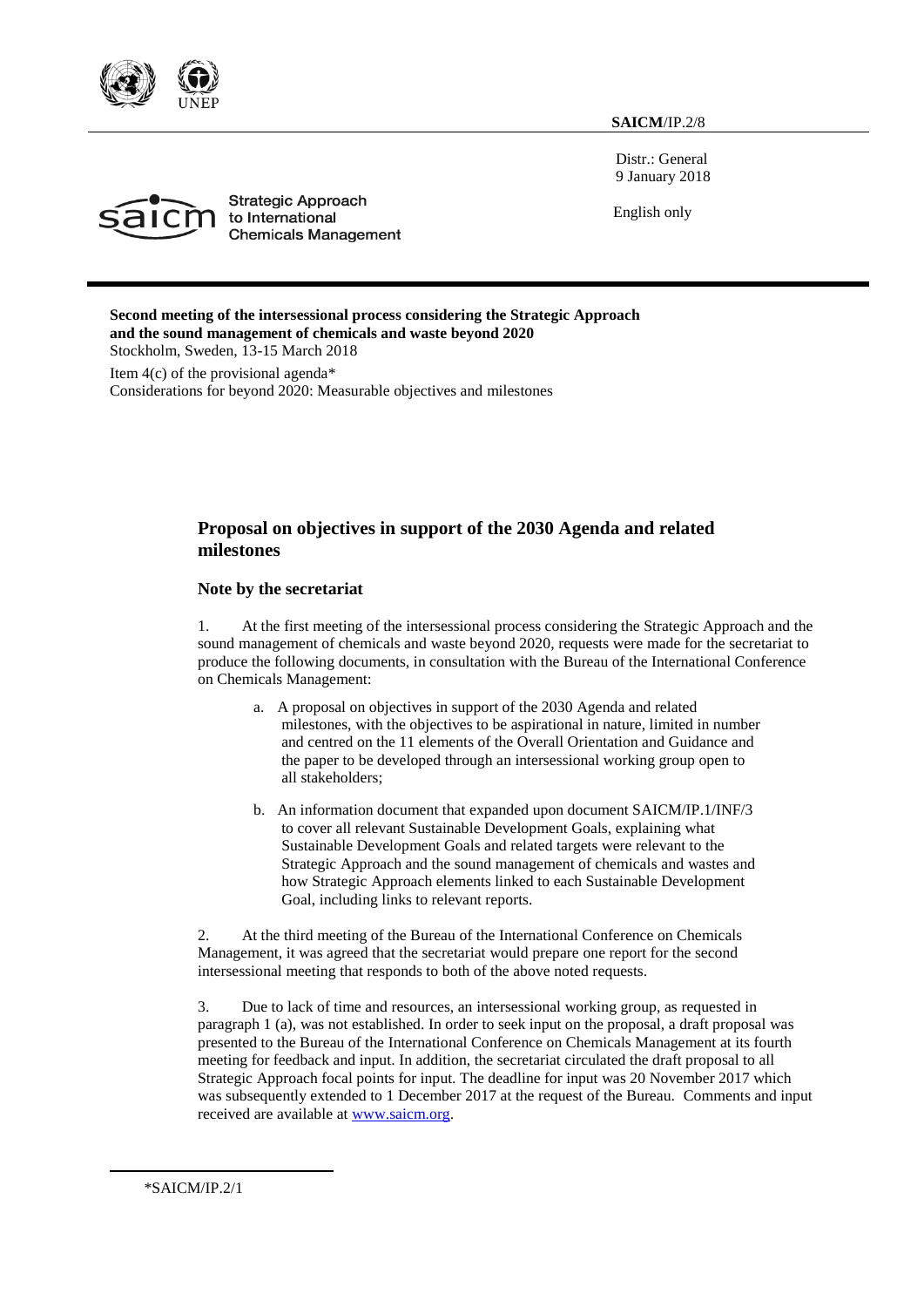4. The secretariat has the honour to provide, in the annex to the present note, the proposal as developed by the secretariat taking into account the input received. The document is presented without formal editing.

5. Stakeholders may wish to review the proposed objectives and milestones and consider if those objectives and milestones would support a programme of work beyond 2020 that will deliver the overall vision that will be developed at the present meeting.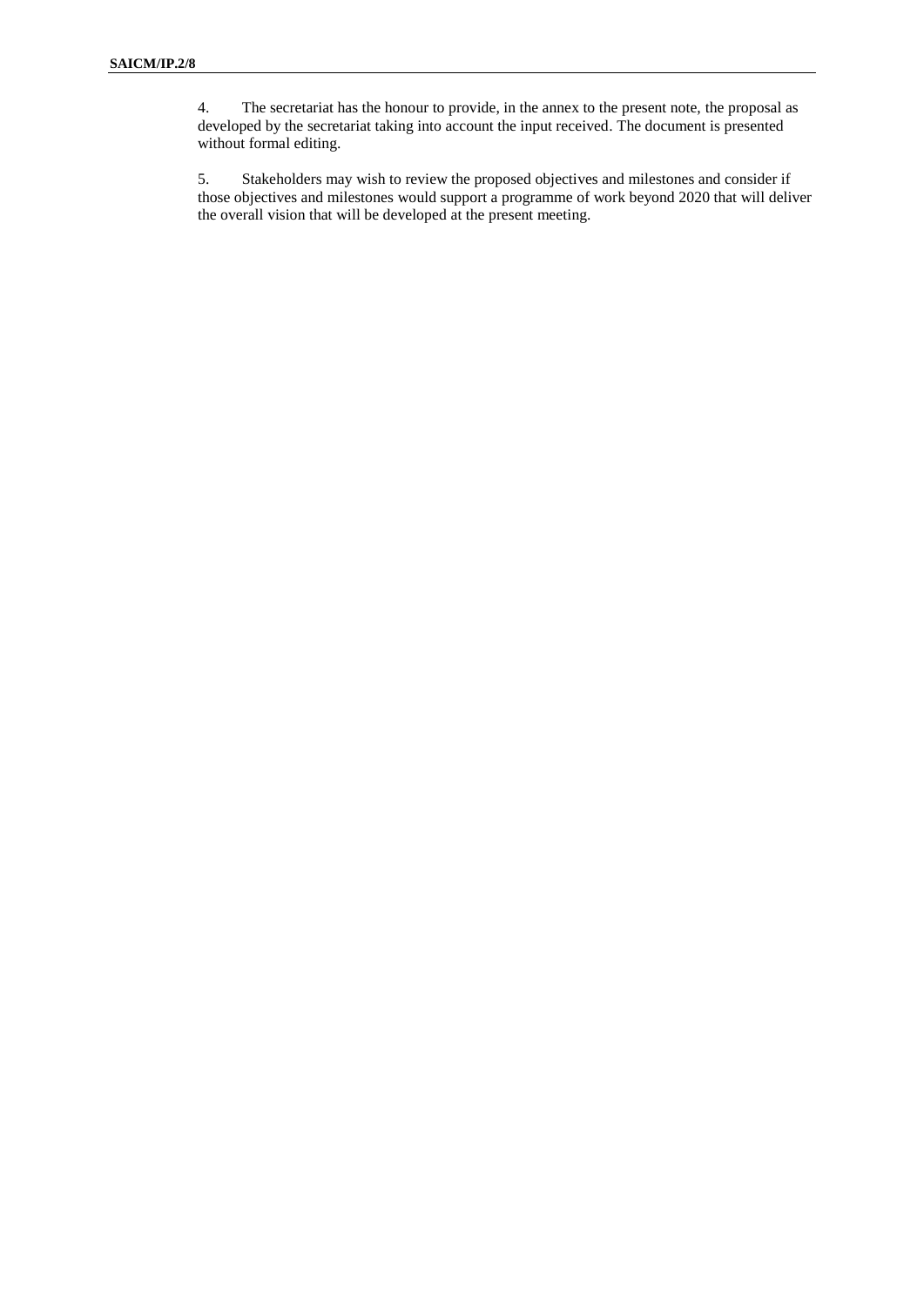## **Annex**

# **Proposal on objectives in support of the 2030 Agenda and related milestones**

## **1. Background**

This proposal is one of a number of documents developed for the second intersessional meeting and the inter-linkages between these documents will need to be considered. Important background to this proposal includes:

- the 11 basic elements recognized to be critical at the national and regional level to the attainment of sound management of chemicals in the Overall Orientation and Guidance;
- United Nations Environment Assembly resolution 1/5 and Annex II on "strengthening the sound management of chemicals and wastes in the long term";
- paragraph 10 of Conference resolution IV/4 which: "Decides that the intersessional process should, among other things, consider the need for and develop recommendations regarding measurable objectives in support of the 2030 Agenda for Sustainable Development";
- the existing Overarching Policy Strategy objective areas of the Strategic Approach (related to: risk reduction, knowledge and information, governance, capacity-building and technical cooperation, as well as illegal international traffic) and its 48 specific objectives; and
- $\bullet$  other relevant items such as the WHO chemicals roadmap<sup>1</sup>, the Inter-Organization Programme for the Sound Management of Chemicals (IOMC) indicators of progress in implementing the Strategic Approach<sup>2</sup>, and examples from other sectors.

The proposal takes first steps to develop focused, aspirational, and limited in number objectives and related milestones, while acknowledging that some aspects will require further consideration and consultation with stakeholders.

### **2. Basis for the proposal**

-

The proposal bases the proposed objectives on the eleven Overall Orientation and Guidance elements, keeps them aspirational in nature, and limited in number. The associated milestones/targets for each objective are more specific, with a view to also making the objectives measurable in order to track progress. The proposal also takes in to consideration the Co-Chairs' summary of the Brasilia meeting and the stakeholder comments on that summary.

The proposed objectives and milestones also complement and are linked to the 2030 Agenda and sustainable development goals (SDGs), recalling paragraph 34 of "Transforming our World: The 2030 Agenda for Sustainable Development":

*We will reduce the negative impacts of urban activities and of chemicals which are hazardous for human health and the environment, including through the environmentally sound management and safe use of chemicals, the reduction and recycling of waste and the more efficient use of water and energy.*

SDG target 12.4 is aligned with the current Strategic Approach overall objective identified in paragraph 13 of the Overarching Policy Strategy.

<sup>1</sup> <http://www.who.int/ipcs/saicm/roadmap/en/>

<sup>2</sup> [http://www.who.int/iomc/indicators\\_saicm/en/](http://www.who.int/iomc/indicators_saicm/en/)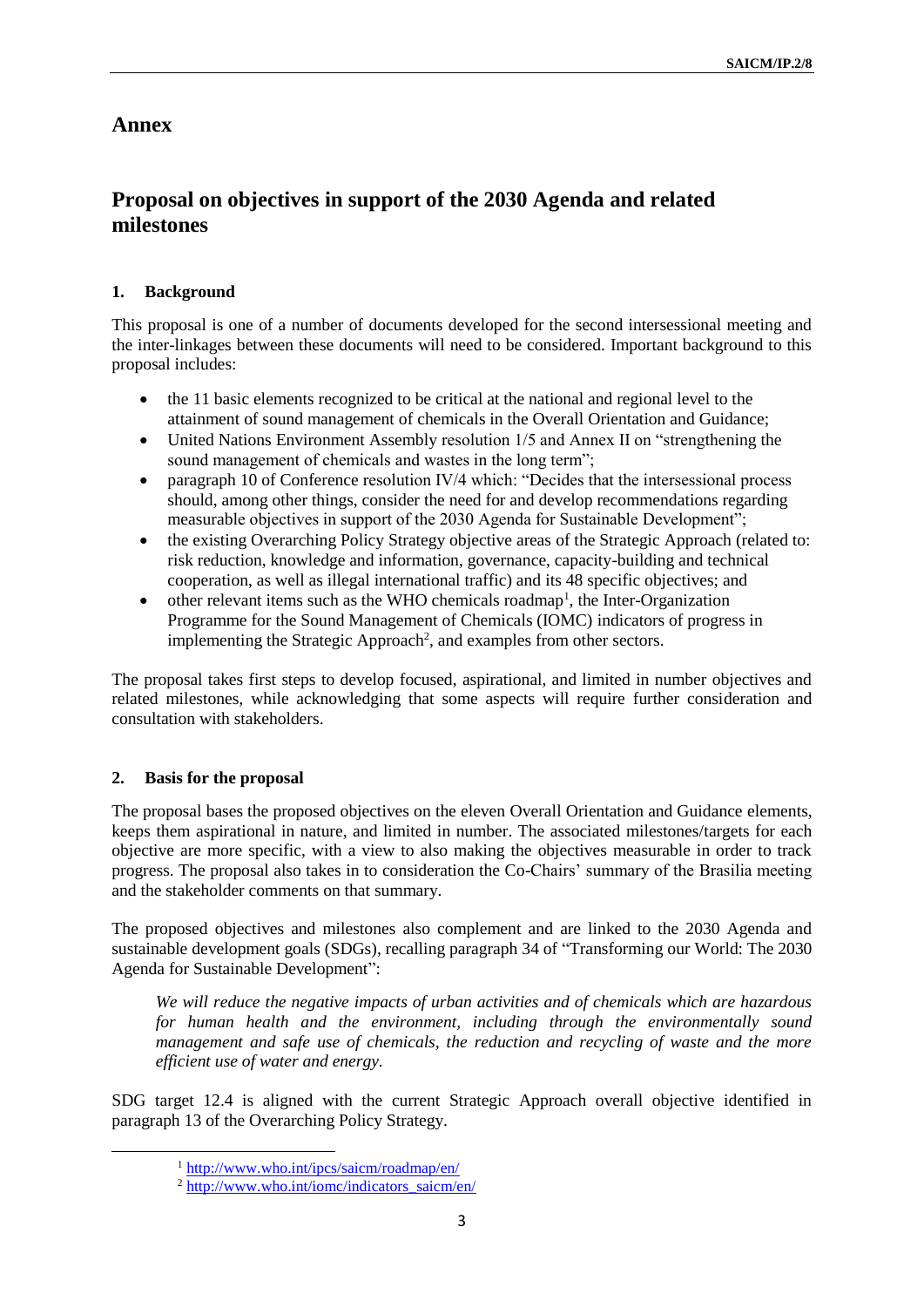| SDG target 12.4                                                                                                                                                                                                                                                                                                                                                                                                                                                                      | <b>Strategic Approach overall objective</b>                                                                                                   |
|--------------------------------------------------------------------------------------------------------------------------------------------------------------------------------------------------------------------------------------------------------------------------------------------------------------------------------------------------------------------------------------------------------------------------------------------------------------------------------------|-----------------------------------------------------------------------------------------------------------------------------------------------|
| management of chemicals and all wastes to achieve the sound management of chemicals<br>throughout their life cycle, in accordance with $\vert$ throughout their life-cycle so that, by 2020,<br>agreed international frameworks, and chemicals are used and produced in ways that<br>significantly reduce their release to air, water lead to the minimization of significant adverse<br>and soil in order to minimize their adverse<br>impacts on human health and the environment. | By 2020, achieve the environmentally sound The overall objective of the Strategic Approach is<br>effects on human health and the environment. |

The SDGs are inter-related, not independent, and SDG target 12.4 is embedded within SDG 12: Ensure sustainable consumption and production patterns. In summary, SDG 12 is about promoting resource and energy efficiency, sustainable infrastructure, and providing access to basic services, green and decent jobs and a better quality of life for all.<sup>3</sup> Sustainable consumption and production requires a systemic approach and cooperation among actors operating in the supply chain, from producer to final consumer.

Furthermore, many, if not all, of the SDGs, have relevance to sound chemicals and waste management, with some of the most directly linked targets, beyond 12.4, including:

- 2.4 By 2030, ensure sustainable food production systems and implement resilient agricultural practices that increase productivity and production, that help maintain ecosystems, that strengthen capacity for adaptation to climate change, extreme weather, drought, flooding and other disasters and that progressively improve land and soil quality.
- 3.9 By 2030, substantially reduce the number of deaths and illnesses from hazardous chemicals and air, water and soil pollution and contamination
- 6.3 By 2030, improve water quality by reducing pollution, eliminating dumping and minimizing release of hazardous chemicals and materials, halving the proportion of untreated wastewater and substantially increasing recycling and safe reuse globally
- 12.5 By 2030, substantially reduce waste generation through prevention, reduction, recycling and reuse.

Appendix 1 contains a review of the SDGs and the linkages to the sound management of chemicals and waste, building upon Information Document 3 that was presented to the first meeting of the intersessional process (SAICM/IP.1/INF/3).

## **3. Proposed objectives and related milestones**

-

The proposed objectives and related milestones are intended to provide a practical program of work that is measurable, that makes and tracks progress toward achieving the eventual vision for beyond 2020. They recognise that chemicals production is shifting and that not all countries and stakeholders are currently at the same level of capacity to achieve the sound management of chemicals and waste. Objectives and milestones/targets also reinforce existing decisions and targets, as appropriate.

<sup>3</sup> http://www.un.org/sustainabledevelopment/sustainable-consumption-production/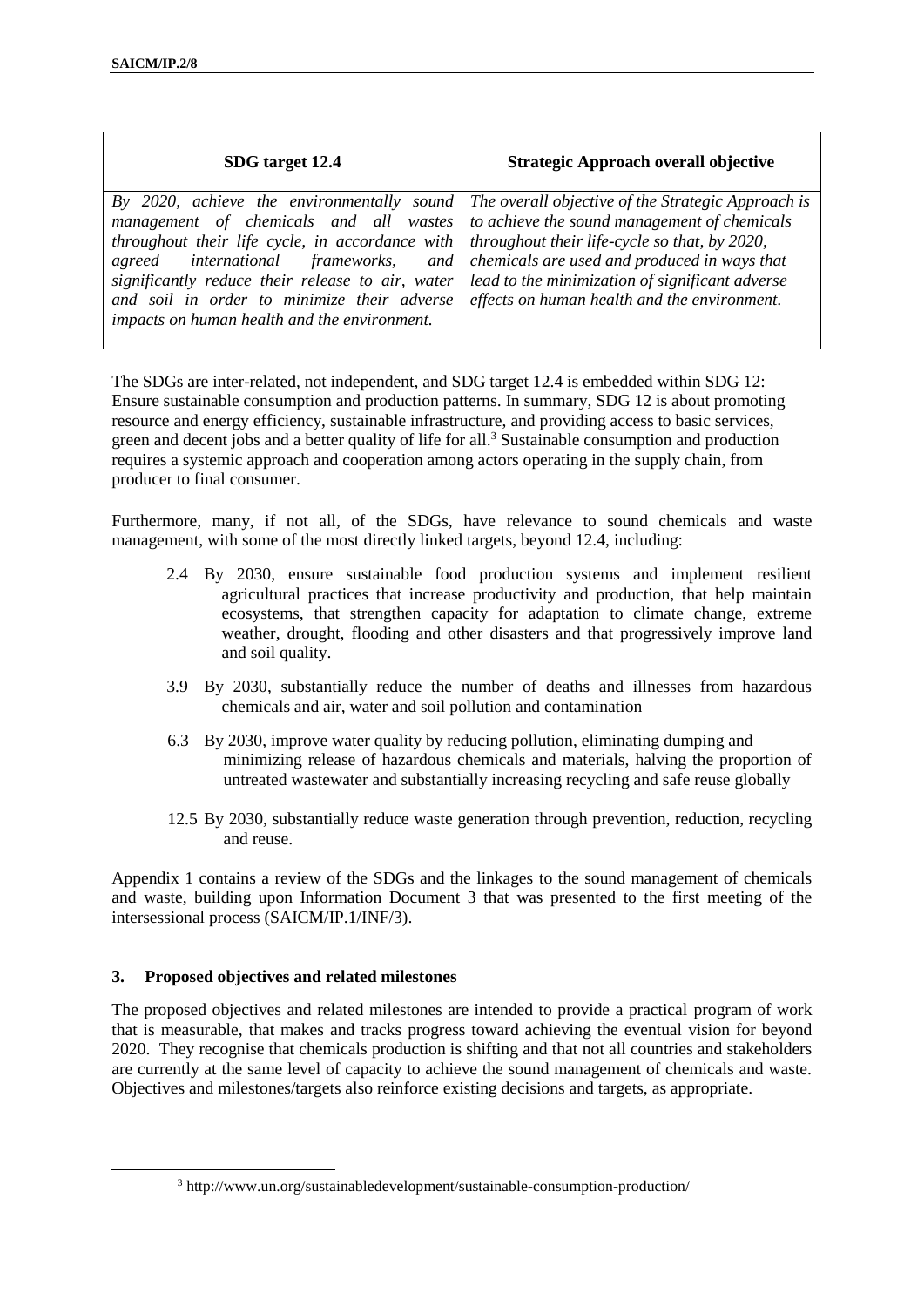The proposed objectives are centred on the eleven elements, aspirational in nature, and limited in number. They are grouped around four key areas:

- *I. Legal and institutional frameworks, implementation and enforcement*
- *II. Stakeholder participation and sectoral engagement*
- *III. Knowledge and information, risk assessment/reduction and monitoring*
- *IV. Political leadership, outreach, education and promotion*

For each of the proposed objectives, a limited number of more specific targets or milestones have been developed (see Table 1) and all stakeholders are expected to work to achieve them in countries, as appropriate. In order to make all these actions more measurable, consideration will need to be given to developing timeframes (e.g. that target x is achieved by 2026) or more specific indicators (each target/milestone could have one or more indicators). Although some of the proposed objectives, such as legislation, are mainly the responsibility of governments, the intention is that all stakeholders would have roles and responsibilities in meeting the objectives.

The objectives are for all relevant stakeholders and sectors to develop and promote:

#### **Key Area I: Legal and institutional frameworks, implementation and enforcement**

Objective 1: Legal frameworks that address the life-cycle of chemicals and waste

Objective 2: Strong institutional frameworks and coordination mechanisms among relevant stakeholders

Objective 3: Implementation of chemicals and waste-related multilateral environmental agreements, as well as health, labour and other relevant conventions and voluntary mechanisms

#### **Key Area 2: Stakeholder participation and sectoral engagement**

Objective 4: Industry participation and defined responsibility across the life cycle

Objective 5: Strengthened capacity to prevent, prepare for and respond to chemicals accidents, including institutional-strengthening for poison centres

#### **Key Area 3: Knowledge and information, risk assessment/reduction and monitoring**

Objective 6: Collection and systems for the transparent sharing of relevant data and information among all relevant stakeholders using a life cycle approach

Objective 7: Chemicals risk assessment and risk reduction through the use of best practices

Objective 8: Monitoring and assessing the impacts of chemicals on health and the environment

Objective 9: Development and promotion of environmentally sound and safer alternatives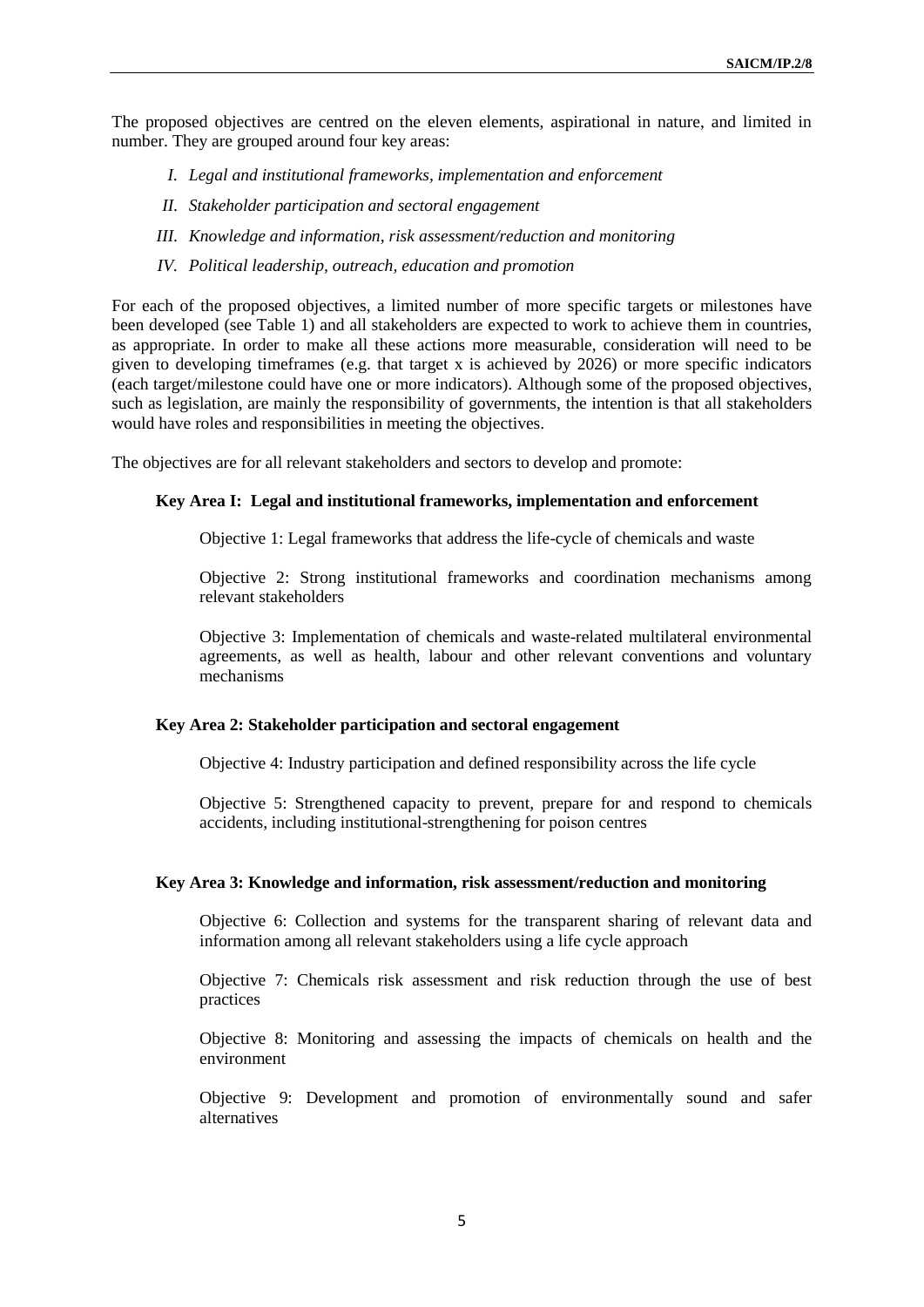1

## **Key Area 4: Political leadership, outreach, education and promotion**

Objective 10: Inclusion of the sound management of chemicals and waste in national health, labour, social, environment, agriculture, fisheries, forestry, research, education and economic budgeting processes and development plans

|             |  |  | Table 1: Summary of the proposed objectives, related milestones, and links to SDGs and |  |  |  |
|-------------|--|--|----------------------------------------------------------------------------------------|--|--|--|
| Agenda 2030 |  |  |                                                                                        |  |  |  |

|    | Objective                 | <b>Related Milestones/Targets</b>                     | Links to SDGs and 2030      |
|----|---------------------------|-------------------------------------------------------|-----------------------------|
|    |                           |                                                       | <b>Agenda</b>               |
| 1. | Legal frameworks that     | 1a. Countries have basic policies and                 | SDG 1, Target 1.b           |
|    | address the life cycle of | legislation in place to manage chemicals              | SDG 2, Targets 2.1, 2.4     |
|    | chemicals and waste.      | and waste throughout the life-cycle.                  | SDG 3, Target 3.9           |
|    |                           |                                                       | SDG 6, Target 6.3           |
|    |                           | 1b. Countries have developed and are                  | SDG 8, Targets 8.4, 8.8     |
|    |                           | implementing mechanisms to review,                    | SDG 12, Targets 12.4, 12.5  |
|    |                           | update, and strengthen their policy,                  | SDG 14, Target 14.1         |
|    |                           | legislative and regulatory frameworks in              |                             |
|    |                           | light of national priorities and international        |                             |
|    |                           | commitments, with stakeholder                         |                             |
|    |                           | involvement.                                          |                             |
|    |                           | 1c. Countries have functional compliance              |                             |
|    |                           | and enforcement mechanisms in place, and              |                             |
|    |                           | are implementing procedures to review,                |                             |
|    |                           | update, and strengthen those mechanisms. <sup>4</sup> |                             |
|    |                           |                                                       |                             |
| 2. | Strong institutional      | 2a. Countries have developed                          | SDG 2, Target 2.4           |
|    | frameworks and            | administrative, regulatory, and technical             | SDG 12, Targets 12.4, 12.5  |
|    | coordination mechanisms   | infrastructures to manage chemicals and               | SDG 16, Target 16.6         |
|    | among relevant            | waste throughout the life-cycle, including            |                             |
|    | stakeholders              | those aimed at preventing illegal traffic in          |                             |
|    |                           | chemicals and wastes.                                 |                             |
|    |                           | 2b. Countries have developed and are                  |                             |
|    |                           | implementing comprehensive, transparent               |                             |
|    |                           | and inclusive stakeholder and sectoral                |                             |
|    |                           | engagement plans/platforms, as well as                |                             |
|    |                           | active coordination and networking                    |                             |
|    |                           | mechanisms.                                           |                             |
| 3. | Implementation of         | 3a. Countries are implementing their                  | SDG 12, Targets 12.4, 12.5, |
|    | chemicals and waste-      | obligations under the chemicals and waste-            | SDG 16, Target 16.8         |
|    | related multilateral      | related multilateral environmental                    |                             |
|    | environmental             | agreements.                                           |                             |
|    | agreements, as well as    |                                                       |                             |
|    | health, labour and other  | 3b. Countries are implementing the relevant           |                             |
|    | relevant conventions and  | provisions of the International Health                | SDG 3, Targets 3.9, 3.d     |

<sup>4</sup> In the original 11 basic elements for achieving the sound management of chemicals and waste identified in the Overall Orientation and Guidance, this milestone/target was one of the 11 elements. Based on input received, it is now embedded as a milestone/target related to legal frameworks that address the life-cycle of chemicals and waste.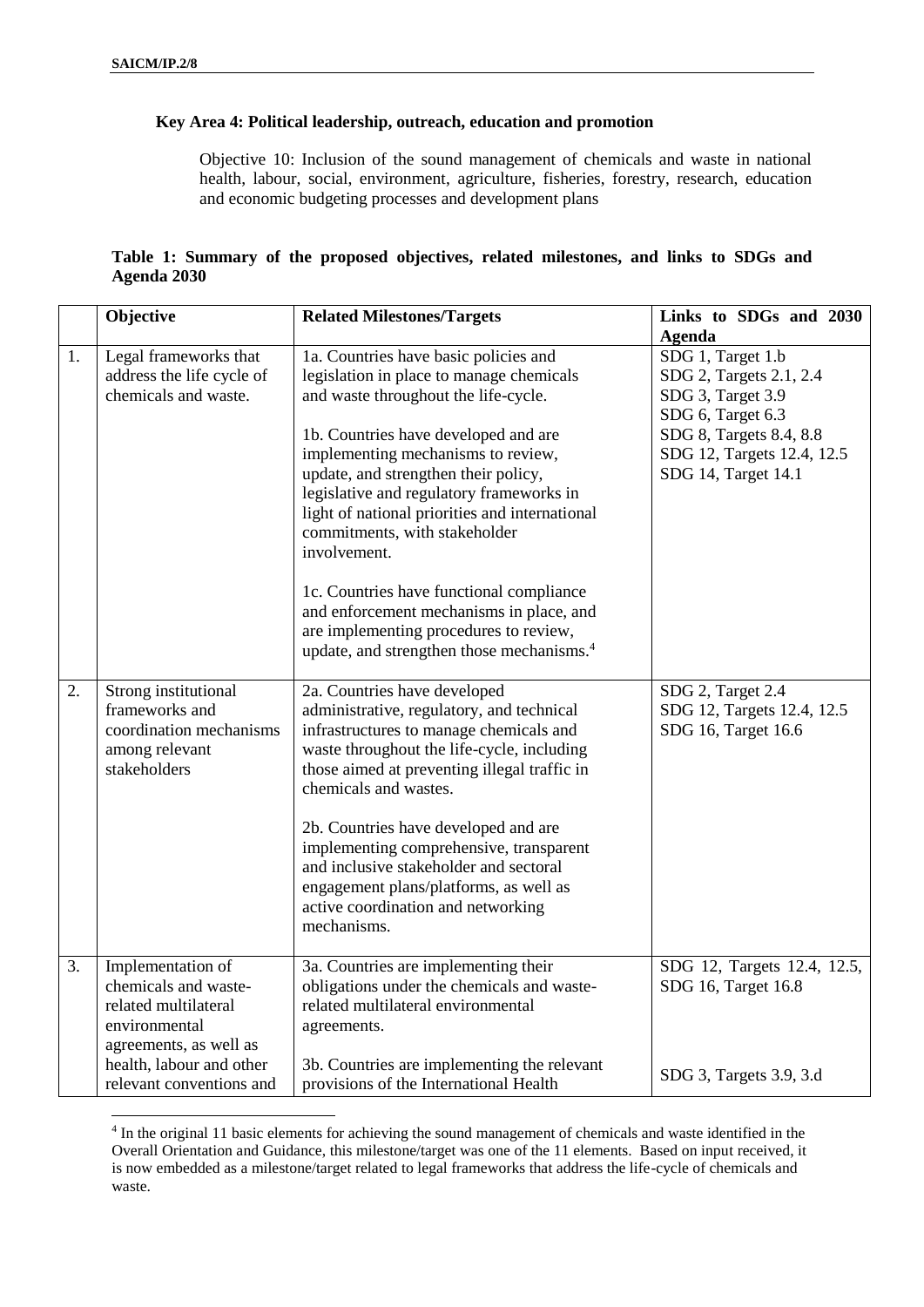|    | Objective                                                                                                                                                 | <b>Related Milestones/Targets</b>                                                                                                                                                                                                                                                                      | Links to SDGs and 2030<br><b>Agenda</b>                                                                                                                                   |
|----|-----------------------------------------------------------------------------------------------------------------------------------------------------------|--------------------------------------------------------------------------------------------------------------------------------------------------------------------------------------------------------------------------------------------------------------------------------------------------------|---------------------------------------------------------------------------------------------------------------------------------------------------------------------------|
|    | voluntary mechanisms.                                                                                                                                     | Regulations (2005) (IHR).                                                                                                                                                                                                                                                                              |                                                                                                                                                                           |
|    |                                                                                                                                                           | 3c. Countries are implementing relevant<br>ILO Conventions, Protocols, Codes of<br>Practice, and Recommendations.                                                                                                                                                                                      | SDG 8, Target 8.8                                                                                                                                                         |
|    |                                                                                                                                                           | 3d. Countries are applying the FAO/WHO<br>International Code of Conduct on Pesticide<br>Management and associated technical<br>guidelines.                                                                                                                                                             | SDG 2, Targets 2.1, 2.4                                                                                                                                                   |
|    |                                                                                                                                                           | 3e. Countries are implementing or applying<br>other relevant chemicals management,<br>transport, and pollution agreements and<br>initiatives. <sup>5</sup>                                                                                                                                             | SDG 6, Targets 6.3, 6.6, 6.a<br>SDG 11, Targets 11.2, 11.6<br>SDG 14, Target 14.1                                                                                         |
| 4. | Industry participation and<br>defined responsibility<br>across the life cycle                                                                             | 4a. Industries are responsible for the safety<br>of their products and assess the hazards and<br>risks of their chemical products, including<br>phasing out the most hazardous chemicals.                                                                                                              | SDG 12, Targets 12.4, 12.5,<br>12.6<br>SDG 16, Targets 16.6, 16.7,<br>16.10, 16.b                                                                                         |
|    |                                                                                                                                                           | 4b. Industries, including primary producers,<br>formulators, downstream companies,<br>distributors and vendors, are incorporating<br>sound chemicals and waste management<br>into corporate policies and practices, and<br>reporting on that incorporation, including<br>via sustainability reporting. |                                                                                                                                                                           |
|    |                                                                                                                                                           | 4c. Industries generate health and safety<br>data for their chemicals in commerce and<br>make them available to all actors in the<br>value chain.                                                                                                                                                      |                                                                                                                                                                           |
|    |                                                                                                                                                           | 4d. Industries work in partnership with<br>government and other stakeholders to<br>implement cost recovery policies, risk<br>reduction and occupational exposure<br>measures, and innovative approaches to<br>sound chemicals and waste management<br>throughout the life-cycle.                       |                                                                                                                                                                           |
| 5. | Strengthened capacity to<br>prevent, prepare for and<br>respond to chemicals<br>accidents, including<br>institutional-strengthening<br>for poison centres | 5a. Countries have formalised and/or<br>strengthened legal, administrative, and<br>technical infrastructures and capacities to<br>deal with chemical accidents, including<br>involvement of sub-national and local<br>authorities.                                                                     | SDG 7, Targets 7a, 7.b<br>SDG 8, Targets 8.2, 8.4<br>SDG 9, Targets 9.2, 9.4<br>SDG 11, Target 11.6<br>SDG 12, Targets 12.4, 12.5,<br>12.6<br>SDG 17, Target 17.16, 17.17 |

<sup>&</sup>lt;sup>5</sup> This could include, for example, work on PRTRs, transport of dangerous goods, marine pollution (MARPOL).

-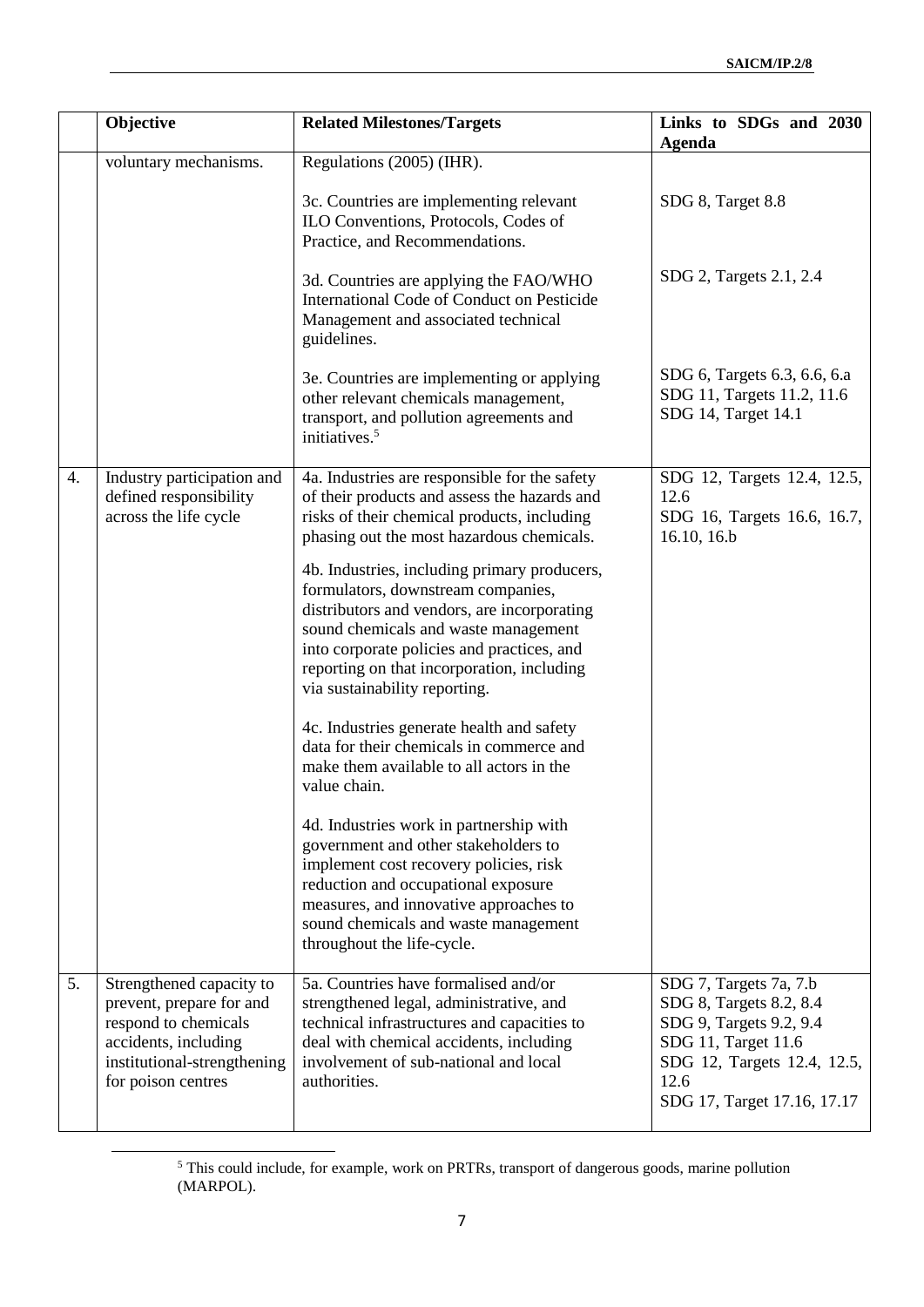|    | Objective                                                                                                                                                         | <b>Related Milestones/Targets</b>                                                                                                                                                                                                                                                                                                                                                                                                                                                                                                                                                                                                                                                                                                                                                                                                                                                                                                                                                                                                                                                                                                                                                | Links to SDGs and 2030<br>Agenda                                                                                            |
|----|-------------------------------------------------------------------------------------------------------------------------------------------------------------------|----------------------------------------------------------------------------------------------------------------------------------------------------------------------------------------------------------------------------------------------------------------------------------------------------------------------------------------------------------------------------------------------------------------------------------------------------------------------------------------------------------------------------------------------------------------------------------------------------------------------------------------------------------------------------------------------------------------------------------------------------------------------------------------------------------------------------------------------------------------------------------------------------------------------------------------------------------------------------------------------------------------------------------------------------------------------------------------------------------------------------------------------------------------------------------|-----------------------------------------------------------------------------------------------------------------------------|
|    |                                                                                                                                                                   | 5b. Countries have established or<br>strengthened poison centres and ensure<br>access by all relevant stakeholders to poison<br>information services and information,<br>including by increased collaboration at the<br>regional and sub-regional levels.                                                                                                                                                                                                                                                                                                                                                                                                                                                                                                                                                                                                                                                                                                                                                                                                                                                                                                                        |                                                                                                                             |
| 6. | Collection and systems<br>for the transparent sharing<br>of relevant data and<br>information among all<br>relevant stakeholders<br>using a life cycle<br>approach | 6a. Countries have established a system and<br>are able to collect, with support of industries<br>and other stakeholders, health and safety<br>data and information on chemicals and<br>waste throughout the life-cycle, and are<br>making it publicly available.<br>6b. Countries and stakeholders are<br>implementing the GHS.                                                                                                                                                                                                                                                                                                                                                                                                                                                                                                                                                                                                                                                                                                                                                                                                                                                 | SDG 3, Targets 3.9, 3.d<br>SDG 12, Targets 12.4, 12.5<br>SDG 16, Target 16.10                                               |
| 7. | Chemicals risk<br>assessment and risk<br>reduction through the use<br>of best practices                                                                           | 7a. Countries undertake risk assessment,<br>including by using risk assessments from<br>other countries as a basis, when appropriate,<br>and risk reduction actions with a<br>commitment to using best practices.<br>7b. Industries perform risk assessments of<br>the chemicals they are producing, handling,<br>storing or transporting.<br>7c. Countries and stakeholders are actively<br>participating in networks to identify and<br>promote best practices for risk assessment,<br>risk reduction, and reduced-risk alternatives,<br>taking into account the full life-cycle.<br>7d. All relevant stakeholders (governments,<br>industry, labour unions, civil society, etc)<br>are taking effective action to protect<br>workers and promote safety and health at<br>workplaces dealing with any part of the life-<br>cycle of chemicals and wastes, including<br>consideration of gender differences and<br>migrant workers.<br>7e. Countries and stakeholders are taking<br>action to reduce risks of identified issues of<br>concern, according to national and<br>international priorities, and strengthen<br>cooperation at the regional and sub-regional<br>levels. | SDG 3, Targets 3.9, 3.d<br>SDG 8, Target 8.8<br>SDG 12, Targets 12.4, 12.5<br>SDG 16, Targets 16.10<br>SDG 17, Target 17.14 |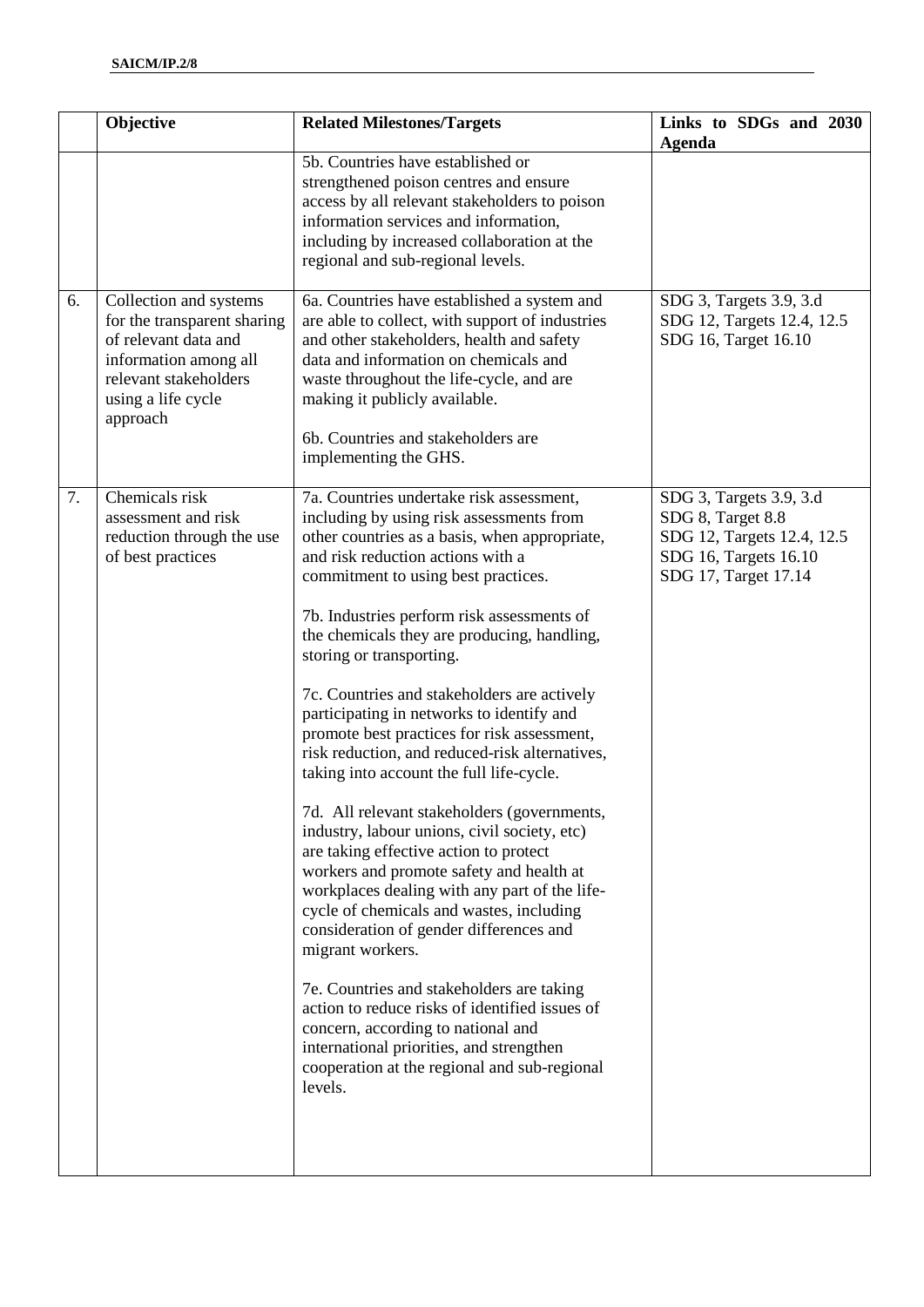|     | Objective                                                                                                                                                                                                                                         | <b>Related Milestones/Targets</b>                                                                                                                                                                                                                                                                                                                                                                                                                                                                                                                                                                                                                                                                                                                                                                                                                                                                                                                                                                                  | Links to SDGs and 2030<br><b>Agenda</b>                                                                                                                                                                                                                                                               |
|-----|---------------------------------------------------------------------------------------------------------------------------------------------------------------------------------------------------------------------------------------------------|--------------------------------------------------------------------------------------------------------------------------------------------------------------------------------------------------------------------------------------------------------------------------------------------------------------------------------------------------------------------------------------------------------------------------------------------------------------------------------------------------------------------------------------------------------------------------------------------------------------------------------------------------------------------------------------------------------------------------------------------------------------------------------------------------------------------------------------------------------------------------------------------------------------------------------------------------------------------------------------------------------------------|-------------------------------------------------------------------------------------------------------------------------------------------------------------------------------------------------------------------------------------------------------------------------------------------------------|
| 8.  | Monitoring and assessing<br>the impacts of chemicals<br>on health and the<br>environment                                                                                                                                                          | 8a. Countries and stakeholders estimate,<br>monitor and communicate the scope and<br>magnitude of the impacts of chemicals on<br>human health and the environment, in<br>particular for vulnerable populations.<br>8b. Industries are collecting data on<br>chemical emissions and continuously<br>improve their operations to reduce those<br>emissions.                                                                                                                                                                                                                                                                                                                                                                                                                                                                                                                                                                                                                                                          | SDG 3, Target 3.d<br>SDG 12, Targets 12.4, 12.5<br>SDG 17, Target 17.6                                                                                                                                                                                                                                |
| 9.  | Development and<br>promotion of<br>environmentally sound<br>and safer alternatives                                                                                                                                                                | 9a. Countries and stakeholders are taking<br>steps to develop and promote innovation,<br>resource efficiency, circularity (design,<br>prevention, re-use, recycling), research,<br>development and training on<br>environmentally sound and safer<br>alternatives, and substitution and use of<br>safer alternatives, such as agroecology).<br>9b. Relevant stakeholders and academia<br>identify and implement practical steps for<br>hazards reduction in chemical design and<br>use, with a special emphasis on developing<br>and transition countries.                                                                                                                                                                                                                                                                                                                                                                                                                                                         | SDG 3, Targets 3.9, 3.d<br>SDG 8, Target 8.8<br>SDG 12, Targets 12.4, 12.5                                                                                                                                                                                                                            |
| 10. | Inclusion of the sound<br>management of chemicals<br>and waste in national<br>health, labour, social,<br>environment, agriculture,<br>fisheries, forestry,<br>research, education and<br>economic budgeting<br>processes and<br>development plans | 10a. Countries have included sound<br>management of chemicals and waste in<br>national sustainable development plans and<br>in relevant sectoral plans and budgets (e.g.<br>national health, labour, social, environment,<br>agriculture, fisheries, forestry, research,<br>education), as well as engaged the<br>commitment of the highest possible level of<br>policy and political officials in their<br>development.<br>10b. Stakeholders are demonstrating and<br>communicating the economic value of<br>sound chemicals and waste management,<br>including both the economic costs of<br>deficient and/or poor management and the<br>economic benefits of safe chemicals<br>management in order to stimulate<br>investments in this area.<br>10c. Countries and stakeholders are<br>implementing public awareness, education<br>and training programs on the importance of<br>sound chemicals and waste management<br>(including their health and environmental<br>effects and alternatives), especially for | SDG 2, Target 2.4<br>SDG 3, Target 3.d<br>SDG 6, Target 6.3<br>SDG 7, Target 7.b<br>SDG 8, Targets 8.2, 8.3, 8.4<br>SDG 9, Target 9.2, 9.4<br>SDG 11, Target 11.2, 11.6<br>SDG 12, Targets 12.4, 12.5,<br>12.6, 12.7, 12.a<br>SDG 15, Target 15.5<br>SDG 14, Target 14.1<br>SDG 17, Target 17.6, 17.7 |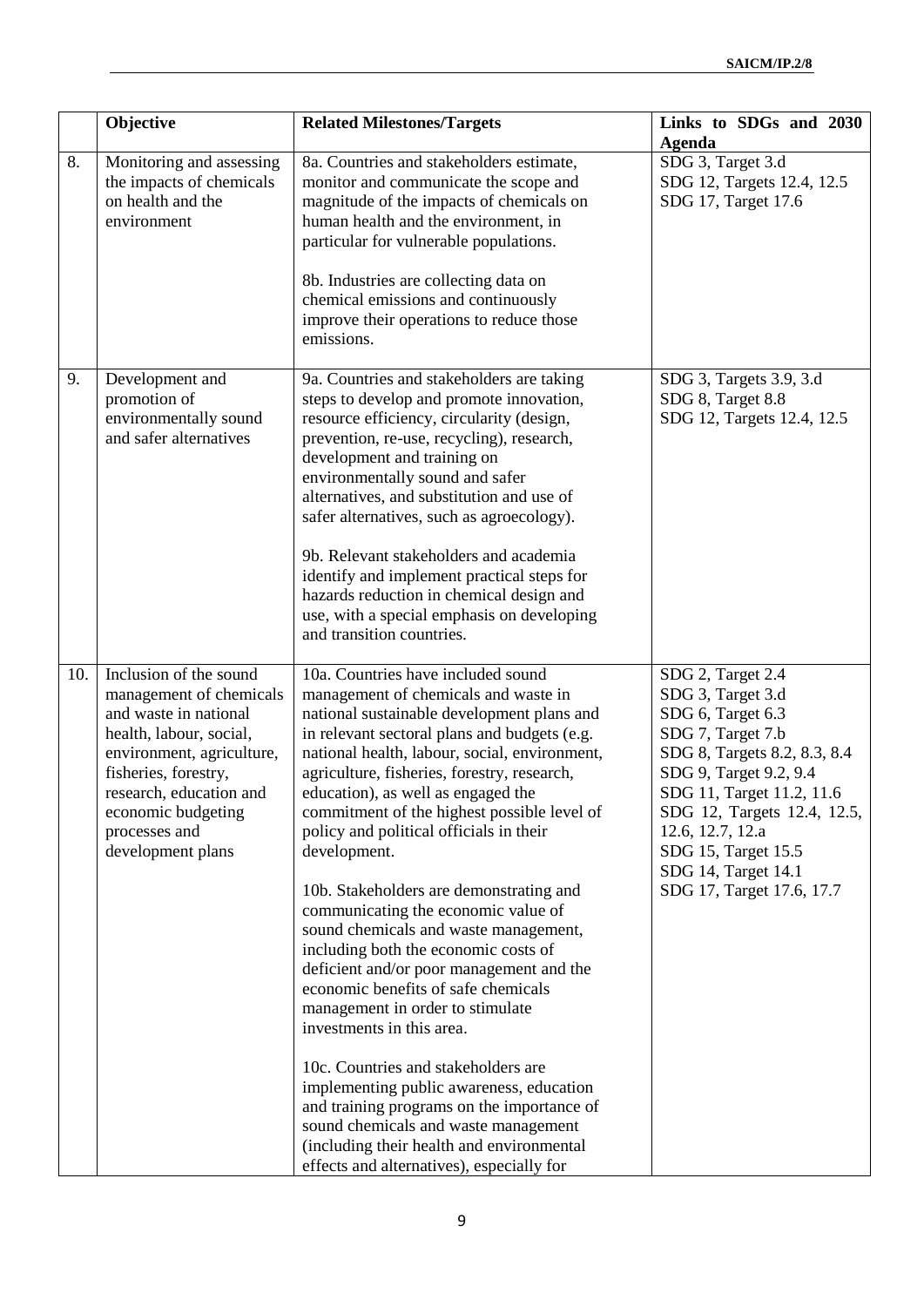| <b>Objective</b> | <b>Related Milestones/Targets</b>                                                                                                                                                                                                 | Links to SDGs and 2030 |  |  |
|------------------|-----------------------------------------------------------------------------------------------------------------------------------------------------------------------------------------------------------------------------------|------------------------|--|--|
|                  |                                                                                                                                                                                                                                   | Agenda                 |  |  |
|                  | women and children.                                                                                                                                                                                                               |                        |  |  |
|                  | 10d. Linkages and partnerships have been<br>strengthened between chemicals and waste<br>units and other relevant aspects, sectors, and<br>stakeholders of the 2030 Agenda at the<br>national, regional, and international levels. |                        |  |  |

### **5. Further considerations**

Possible aspects to consider in further developing the objectives for Beyond 2020 include:

- Going beyond the focus on the 11 elements of the Overall Orientation and Guidance, which consider mainly national and regional actions. As a starting point for beyond 2020 objectives, the 11 basic elements provided a useful structure for the sound management of chemicals. In considering beyond 2020 and in support of the 2030 Agenda, other aspects may be needed.
- Learning lessons from other areas. For example, biodiversity, as chemicals and waste management, requires action in many sectors of government (environment, agriculture, industrial development etc.), by different key actors, and at various levels of governance (i.e. international, regional, national, sub-national and local). The international governance of the biodiversity cluster, similar to the chemicals and waste cluster, includes autonomous legallybinding multilateral environmental agreements as well as voluntary approaches. The approach taken in the biodiversity cluster through the Aichi Biodiversity Targets<sup>6</sup> (encompassing five strategic goals and twenty targets) has been accepted by a wide range of governments and stakeholders as a means of addressing a complex policy issue through global and national action. It also has proven to be an effective way to measure progress in achieving the overall vision of biological diversity conservation.
- Considering approaches to set global, regional and national priorities and provide more details on specific actions, timeframes and indicators.
- Specifying the roles and responsibilities of the different stakeholders and sectors that will be working together to achieve the objectives and facilitates the review of progress. Consider complementing the agreed global objectives and milestones/targets with sectoral (e.g. agriculture, environment and labour) or stakeholder-specific (e.g. government, industry, civil society, etc.) actions or road-maps, including the 'Road map to enhance health sector engagement in the Strategic Approach to International Chemicals Management towards the 2020 goal and beyond'.
- Establishing effective, appropriate and transparent modalities to review implementation and progress across the work programme.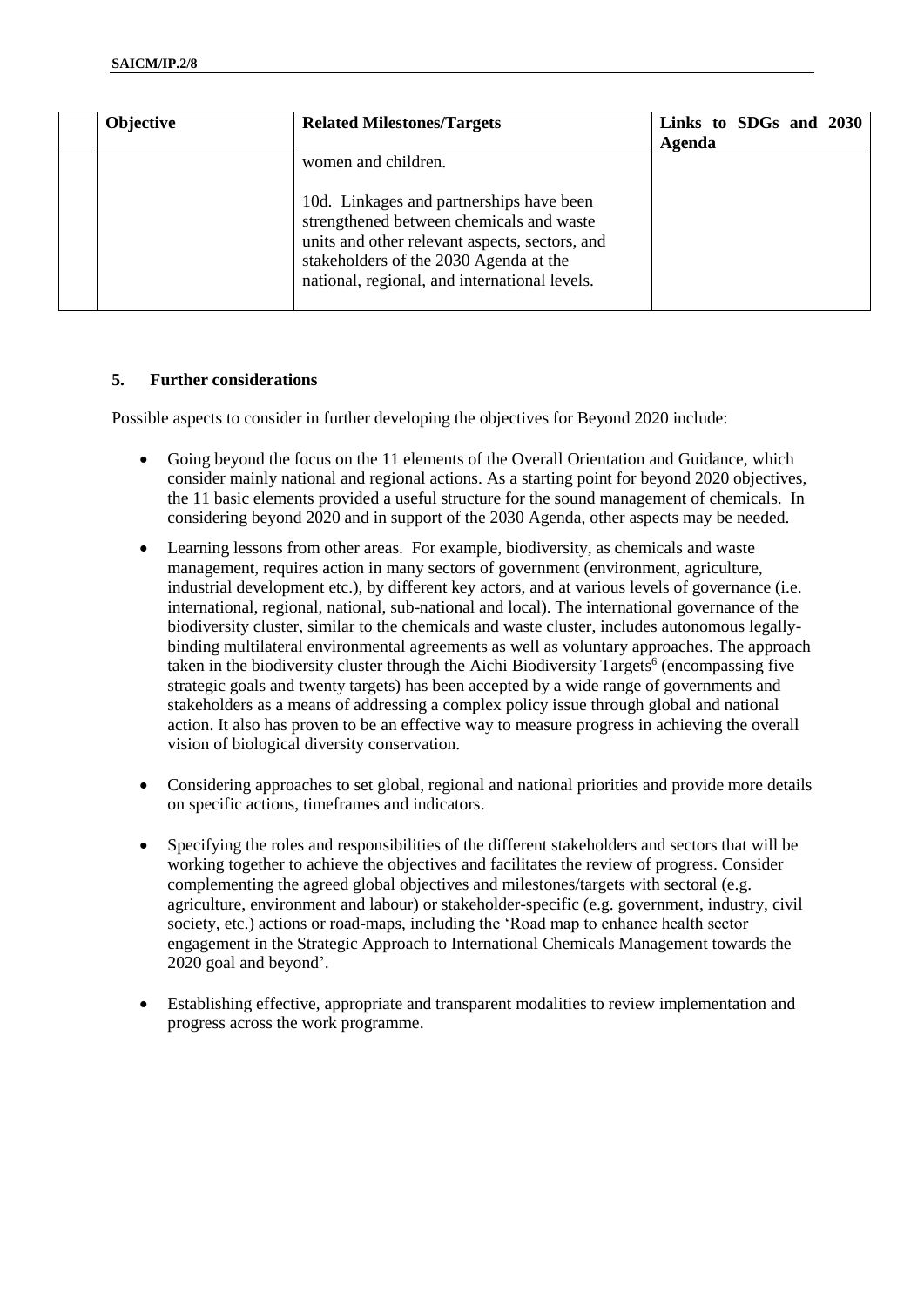# **APPENDIX**

1

## **Review of the 2030 Agenda for Sustainable Development and its linkages to the sound management of chemicals and waste**

The objectives and related milestones proposal is based on the 11 basic elements recognized to be critical at the national and regional level to the attainment of sound management of chemicals. In looking beyond 2020, stakeholders may wish to consider other aspects in support of the 2030 Agenda for Sustainable Development. This review is intended to assist stakeholders in considering how the beyond 2020 context for chemicals and waste may support the 2030 Agenda for Sustainable Development.

| <b>SDG Goals and relevant targets</b>                                                                                                                                                                                                                                                                                                                                                             | <b>Related indicators and other comments</b>                                                                                                                                                                                                                                                                                                                                                                                                                             |
|---------------------------------------------------------------------------------------------------------------------------------------------------------------------------------------------------------------------------------------------------------------------------------------------------------------------------------------------------------------------------------------------------|--------------------------------------------------------------------------------------------------------------------------------------------------------------------------------------------------------------------------------------------------------------------------------------------------------------------------------------------------------------------------------------------------------------------------------------------------------------------------|
| Goal 1. End poverty in all its forms everywhere.                                                                                                                                                                                                                                                                                                                                                  |                                                                                                                                                                                                                                                                                                                                                                                                                                                                          |
| <b>Target 1.5</b> : By 2030, build the resilience of the poor<br>and those in vulnerable situations and reduce their<br>exposure and vulnerability to climate-related extreme<br>events and other economic, social and environmental<br>shocks and disasters.                                                                                                                                     | The sound management of chemicals and waste will assist<br>progress towards this goal as vulnerable populations tend to have<br>greater exposure to chemicals and pollution.<br>What actions or other indicators could stakeholders consider for<br>the beyond 2020 process that would contribute to achieving Goal<br>1? For example, that could also support SDG Indicator 1.5.3<br>Number of countries with national and local disaster risk<br>reduction strategies. |
|                                                                                                                                                                                                                                                                                                                                                                                                   | Goal 2. End hunger, achieve food security and improved nutrition and promote sustainable agriculture.                                                                                                                                                                                                                                                                                                                                                                    |
| Target 2.4: By 2030, ensure sustainable food<br>production<br>systems<br>and<br>implement<br>resilient<br>agricultural practices that increase productivity and<br>production, that help maintain ecosystems, that<br>strengthen capacity for adaptation to climate change,<br>extreme weather, drought, flooding and other<br>disasters and that progressively improve land and<br>soil quality. | This target is closely linked with the use of agricultural chemicals<br>and how those links to food security and sustainable agriculture.<br>What actions, sectoral approaches, strategic partnerships or other<br>indicators could stakeholders consider for the beyond 2020<br>process that could relate to Goal 2, particularly target 2.4?                                                                                                                           |
| Goal 3. Ensure healthy lives and promote well-being for all at all ages.                                                                                                                                                                                                                                                                                                                          |                                                                                                                                                                                                                                                                                                                                                                                                                                                                          |
| Target 3.9: By 2030, substantially reduce the<br>number of deaths and illnesses from hazardous<br>chemicals and air, water and soil pollution and<br>contamination.                                                                                                                                                                                                                               | SDG Indicator 3.9.1 Mortality rate attributed to household and<br>ambient air pollution.<br>SDG Indicator 3.9.2 Mortality rate attributed to unsafe water,<br>unsafe sanitation and lack of hygiene (exposure to unsafe Water,<br>Sanitation and Hygiene for All (WASH) services).<br>SDG Indicator 3.9.3: Mortality rate attributed to unintentional<br>poisoning.                                                                                                      |
| Target 3.d: Strengthen the capacity of all countries,<br>in particular developing countries, for early warning,<br>risk reduction and management of national and<br>global health risks.                                                                                                                                                                                                          | <b>Indicator 3.d.i</b> International Health Regulations (IHR) capacity<br>and health emergency preparedness.<br>This target links particularly to proposed objective 5 -<br>Strengthened capacity to prevent, prepare for and respond to<br>chemicals accidents, including institutional-strengthening for<br>poison centres.                                                                                                                                            |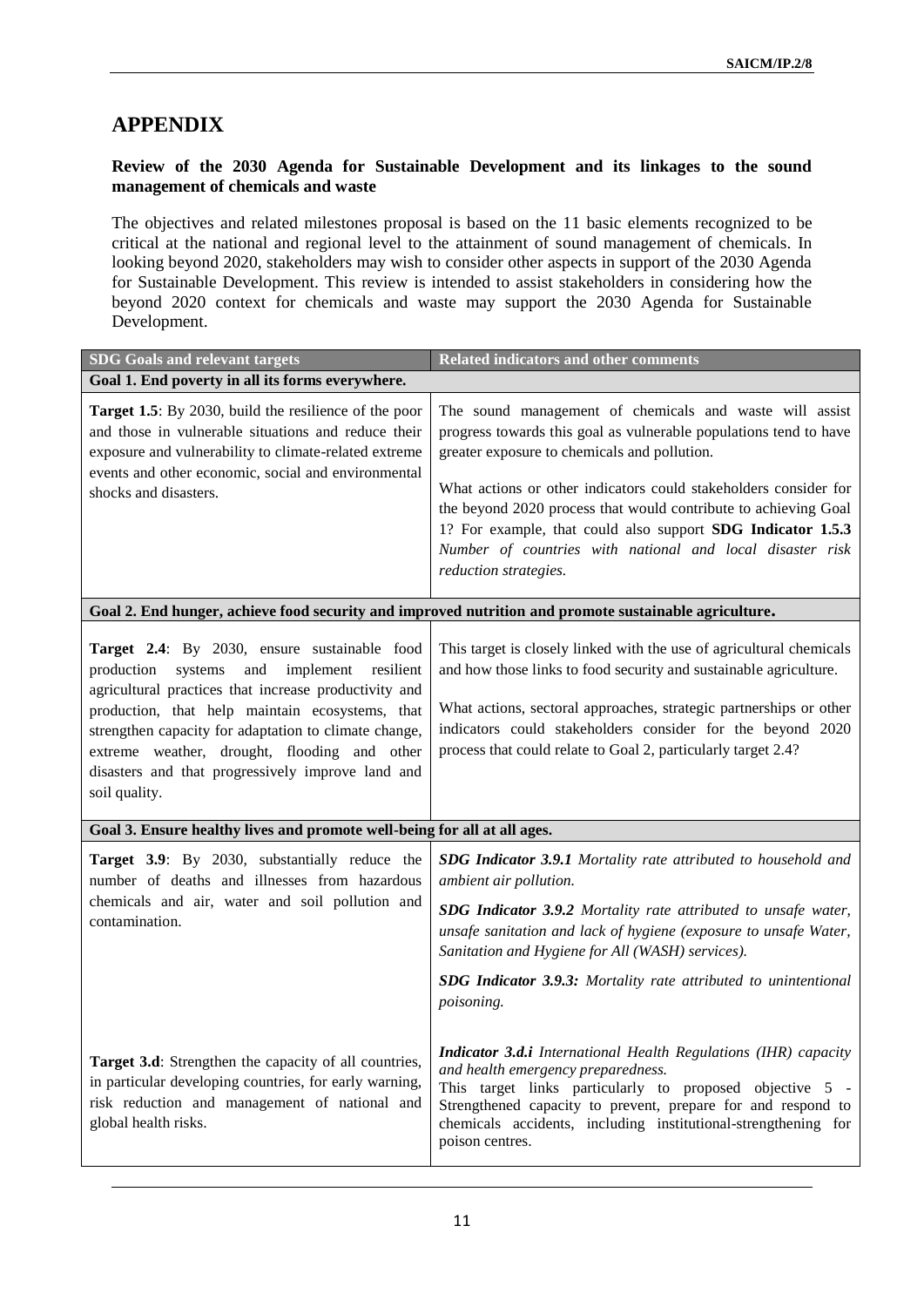| <b>SDG Goals and relevant targets</b>                                                                                                                                                                                                                                                                                                                                                                                                                                                                                                                                                                                                                                | <b>Related indicators and other comments</b>                                                                                                                                                                                                                                                                                                      |
|----------------------------------------------------------------------------------------------------------------------------------------------------------------------------------------------------------------------------------------------------------------------------------------------------------------------------------------------------------------------------------------------------------------------------------------------------------------------------------------------------------------------------------------------------------------------------------------------------------------------------------------------------------------------|---------------------------------------------------------------------------------------------------------------------------------------------------------------------------------------------------------------------------------------------------------------------------------------------------------------------------------------------------|
|                                                                                                                                                                                                                                                                                                                                                                                                                                                                                                                                                                                                                                                                      | Achieving target 3.d will, amongst other things, benefit countries<br>to strengthen capacity to deal with chemical accidents, including<br>institutional-strengthening for poison centres.                                                                                                                                                        |
|                                                                                                                                                                                                                                                                                                                                                                                                                                                                                                                                                                                                                                                                      | Goal 4. Ensure inclusive and equitable quality education and promote lifelong learning opportunities for all.                                                                                                                                                                                                                                     |
| Target 4.7: By 2030, ensure that all learners<br>acquire the knowledge and skills needed to promote<br>sustainable development, including, among others,<br>through education for sustainable development and<br>sustainable lifestyles, human rights, gender equality,<br>promotion of a culture of peace and non-violence,<br>global citizenship and appreciation of cultural<br>diversity and of culture's contribution to sustainable<br>development.                                                                                                                                                                                                            | What actions or other indicators could stakeholders consider for<br>the beyond 2020 process that relate to Goal 4, particularly target<br>4.7? For example, SAICM had GPA Indicator 154: Chemical<br>safety is included in school and university curricula in all<br>countries.                                                                   |
| Goal 5. Achieve gender equality and empower all women and girls                                                                                                                                                                                                                                                                                                                                                                                                                                                                                                                                                                                                      |                                                                                                                                                                                                                                                                                                                                                   |
| Target 5.1: End all forms of discrimination against<br>all women and girls everywhere<br>Target 5.c: Adopt and strengthen sound policies and<br>enforceable legislation for the promotion of gender<br>equality and the empowerment of all women and<br>girls at all levels                                                                                                                                                                                                                                                                                                                                                                                          | Implementing the sound management of chemicals and waste will<br>assist in achieving this target, too, given that women are<br>especially vulnerable to some chemicals and pollutants.<br>What actions or other indicators could stakeholders consider for<br>the beyond 2020 process that link to Goal 5, in particular linked<br>to target 5.c? |
| Goal 6. Ensure availability and sustainable management of water and sanitation for all                                                                                                                                                                                                                                                                                                                                                                                                                                                                                                                                                                               |                                                                                                                                                                                                                                                                                                                                                   |
| Target 6.3: By 2030, improve water quality by<br>reducing pollution, eliminating<br>dumping<br>and<br>minimizing release of hazardous chemicals and<br>materials, halving the proportion of untreated<br>wastewater and substantially increasing recycling<br>and safe reuse globally.                                                                                                                                                                                                                                                                                                                                                                               | Implementation of the sound management of chemicals and waste<br>will be essential for the sustainable management of water and the<br>achievement of this target. What actions or other indicators could<br>stakeholders consider for the beyond 2020 process that relate to<br>Goal 6, particularly target 6.3?                                  |
| Goal 7. Ensure access to affordable, reliable, sustainable and modern energy for all                                                                                                                                                                                                                                                                                                                                                                                                                                                                                                                                                                                 |                                                                                                                                                                                                                                                                                                                                                   |
| Target 7.a: By 2030, enhance international<br>cooperation to facilitate access to clean energy<br>research and technology, including renewable<br>energy, energy efficiency and advanced and cleaner<br>fossil-fuel technology, and promote investment in<br>energy infrastructure and clean energy technology<br>Target 7.b: By 2030, expand infrastructure and<br>upgrade technology for supplying modern and<br>sustainable energy services for all in developing<br>countries, in particular least developed countries,<br>small island developing States, and land-locked<br>developing countries, in accordance with their<br>respective programmes of support | The energy sector is a significant source and user of chemicals<br>and generates waste.<br>What actions or other indicators could stakeholders consider for<br>the beyond 2020 process that related to Goal 7?<br>Consider also SDG Indicator 7.1.2: Proportion of population<br>with primary reliance on clean fuels and technology              |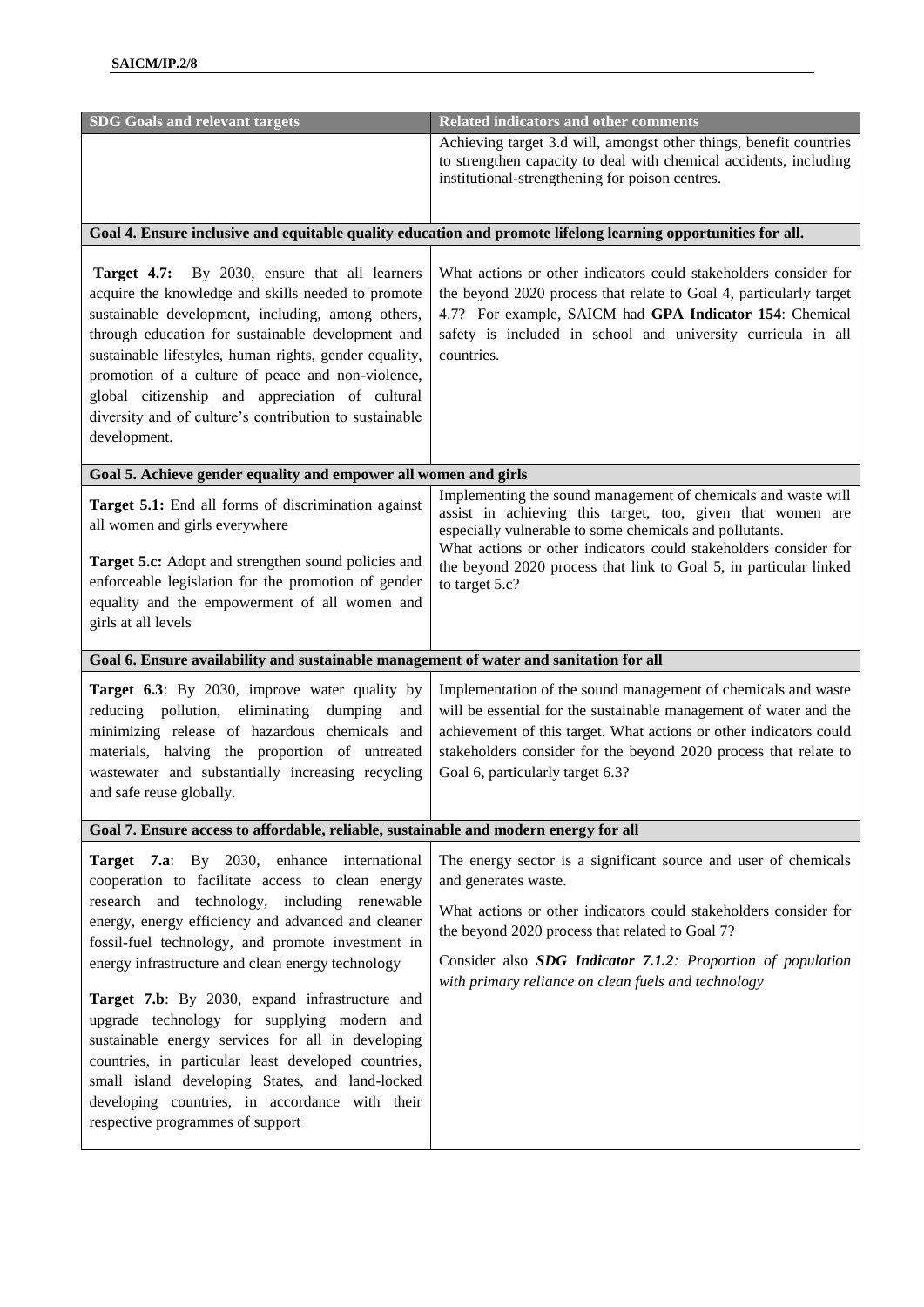| Goal 8. Promote sustained, inclusive and sustainable economic growth, full and productive employment and decent<br>work for all.                                                                                                                                                                                                                                                                                                                                                                                                                                                                                                                                                                                                                                                                                                                                   |  |  |  |
|--------------------------------------------------------------------------------------------------------------------------------------------------------------------------------------------------------------------------------------------------------------------------------------------------------------------------------------------------------------------------------------------------------------------------------------------------------------------------------------------------------------------------------------------------------------------------------------------------------------------------------------------------------------------------------------------------------------------------------------------------------------------------------------------------------------------------------------------------------------------|--|--|--|
| This target will depend on ensuring safe working conditions for<br>those workers exposed to hazardous chemicals and processes,<br>including the informal sector e.g. artisanal mining, waste<br>recycling and farming. Implementation of Codes of Practice,<br>guidance etc developed for the sound management of chemicals<br>and waste will have major contributions to achieving this target as<br>will the development of alternatives.<br>What actions or other indicators could stakeholders consider for<br>the beyond 2020 process that link to Goal 8, particularly target<br>8.8? In what sectors?                                                                                                                                                                                                                                                       |  |  |  |
| Goal 9. Build resilient infrastructure, promote inclusive and sustainable industrialization and foster innovation.                                                                                                                                                                                                                                                                                                                                                                                                                                                                                                                                                                                                                                                                                                                                                 |  |  |  |
| will<br>require<br>continued multi-stakeholder<br>These<br>targets<br>collaboration within the SAICM community such as industry<br>organisations and civil society organisations, including trade<br>unions. It will also require continued efforts in addressing<br>emerging policy issues including: chemicals in products,<br>nanotechnology, hazardous substances within the lifecycle of<br>electrical and electronic products (HSLEEP), environmentally<br>persistent pharmaceutical pollutants, perfluorinated chemicals and<br>the transition to safer alternatives. Furthermore, both the<br>Stockholm and Minamata Conventions require measures tophase-<br>out practices that are not sustainable.<br>For example: proposed objective 9 could be linked to Target 9.4:<br>development and promotion of environmentally sound and safer<br>alternatives. |  |  |  |
| Goal 10. Reduce inequality within and among countries                                                                                                                                                                                                                                                                                                                                                                                                                                                                                                                                                                                                                                                                                                                                                                                                              |  |  |  |
| What actions or other indicators could stakeholders consider for<br>the beyond 2020 process that link to Goal 10?                                                                                                                                                                                                                                                                                                                                                                                                                                                                                                                                                                                                                                                                                                                                                  |  |  |  |
|                                                                                                                                                                                                                                                                                                                                                                                                                                                                                                                                                                                                                                                                                                                                                                                                                                                                    |  |  |  |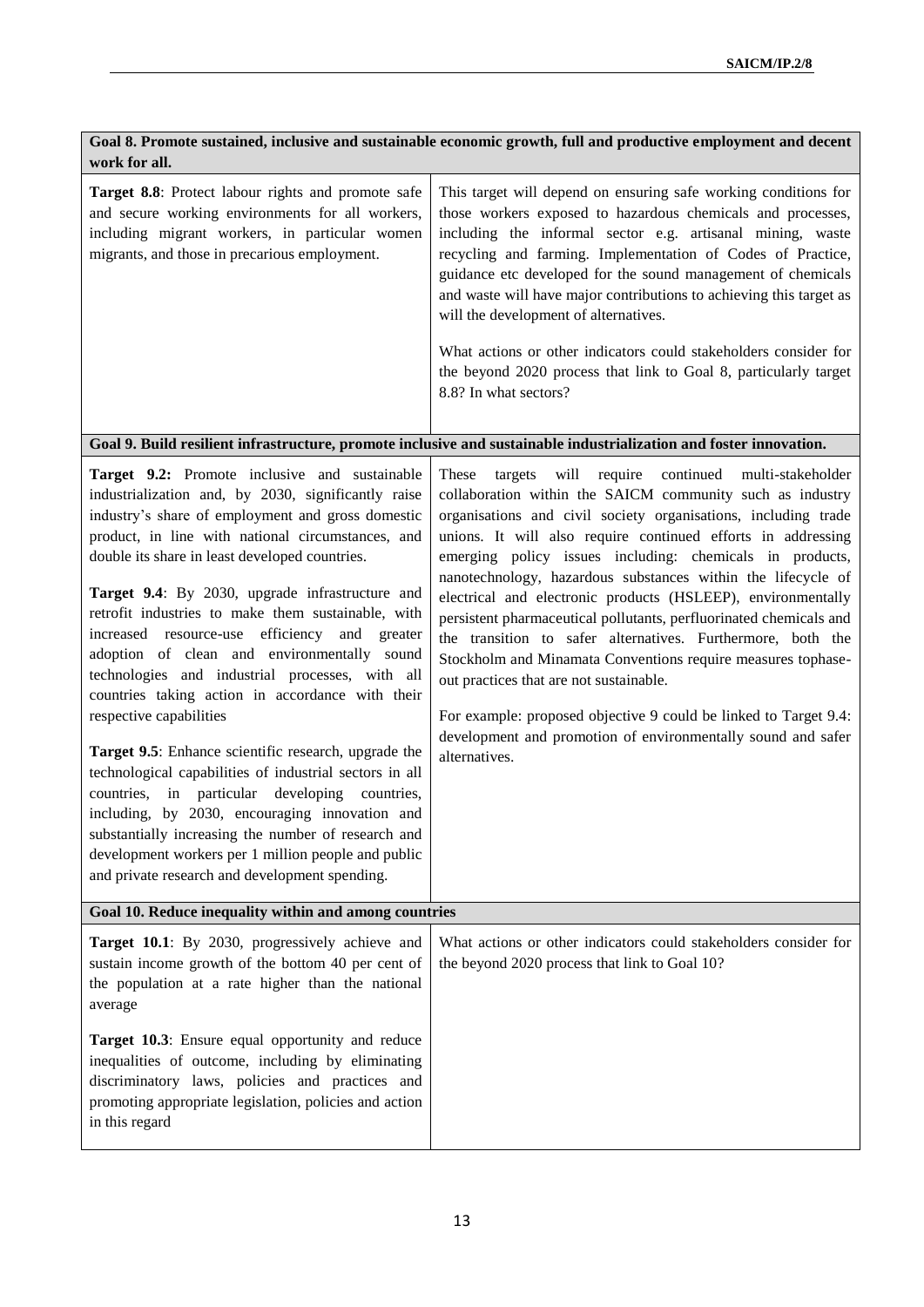| Goal 11. Make cities and human settlements inclusive, safe, resilient and sustainable.                                                                                                                                                                                                                                                          |                                                                                                                                                                                                                                                                                                                                                                                                                                                                                                                                                                                                                                                                 |  |
|-------------------------------------------------------------------------------------------------------------------------------------------------------------------------------------------------------------------------------------------------------------------------------------------------------------------------------------------------|-----------------------------------------------------------------------------------------------------------------------------------------------------------------------------------------------------------------------------------------------------------------------------------------------------------------------------------------------------------------------------------------------------------------------------------------------------------------------------------------------------------------------------------------------------------------------------------------------------------------------------------------------------------------|--|
| Target 11.6: By 2030, reduce the adverse per capita<br>environmental impact of cities, including by paying<br>special attention to air quality and municipal and<br>other waste management.                                                                                                                                                     | What actions or other indicators could stakeholders consider for<br>the beyond 2020 process that link to Goal 11, particularly target<br>11.6?                                                                                                                                                                                                                                                                                                                                                                                                                                                                                                                  |  |
| Goal 12. Ensure sustainable consumption and production patterns.                                                                                                                                                                                                                                                                                |                                                                                                                                                                                                                                                                                                                                                                                                                                                                                                                                                                                                                                                                 |  |
|                                                                                                                                                                                                                                                                                                                                                 | SDG target 12.4, aligned with the current Strategic Approach<br>overall objective, is embedded within SDG 12. SDG 12 is about<br>promoting resource and energy efficiency, sustainable<br>infrastructure, and providing access to basic services, green and<br>decent jobs and a better quality of life for all. Sustainable<br>consumption and production requires a systemic approach and<br>cooperation among actors operating in the supply chain, from<br>producer to final consumer. What overall policy principles,<br>actions, sectoral approaches or other indicators could stakeholders<br>consider for the beyond 2020 process that link to Goal 12? |  |
| Target 12.1: Implement the 10-Year Framework of<br>Programmes on Sustainable Consumption<br>and<br>Production Patterns, all countries taking action, with                                                                                                                                                                                       | Indicator 12.1.1: Number of countries with sustainable<br>consumption and production (SCP) national action plans or SCP<br>mainstreamed as a priority or a target into national policies.                                                                                                                                                                                                                                                                                                                                                                                                                                                                       |  |
| developed countries taking the lead, taking into<br>account the development and capabilities<br>- of<br>developing countries.                                                                                                                                                                                                                   | Could stakeholders work together at national and regional levels<br>to include chemicals and waste in SCP national action plans?<br>How?                                                                                                                                                                                                                                                                                                                                                                                                                                                                                                                        |  |
| Target 12.4: By 2020, achieve the environmentally<br>sound management of chemicals and all wastes<br>throughout their life cycle, in accordance with agreed<br>international frameworks, and significantly reduce<br>their release to air, water and soil in order to<br>minimize their adverse impacts on human health and<br>the environment. | Does the current indicator 12.4.1 reflect progress towards the<br>2020 goal? How can the situation beyond 2020 also be reflected?<br><b>Indicator 12.4.1:</b> Number of parties to international multilateral<br>environmental agreements on hazardous waste, and other<br>chemicals that meet their commitments and obligations in<br>transmitting information as required by each relevant agreement.                                                                                                                                                                                                                                                         |  |
| generation through prevention, reduction, recycling<br>and reuse.                                                                                                                                                                                                                                                                               | Target 12.5: By 2030, substantially reduce waste   What actions or other indicators could stakeholders consider for<br>the beyond 2020 process that link to Goal 12, particularly target<br>12.5? For example, SAICM had GPA Indicator 69: National<br>action plans with respect to waste minimization and waste<br>disposal are developed and implemented in all countries.<br>What role could stakeholders play (e.g. consumers and retailers)?                                                                                                                                                                                                               |  |
| Target 12.6: Encourage companies, especially large<br>and transnational companies, to adopt sustainable<br>practices and to integrate sustainability information<br>into their reporting cycle.                                                                                                                                                 | Could stakeholders work together to ensure that chemicals and<br>waste concerns are reflected in sustainability reporting? How?<br>For example, SDG Indicator 12.6.1: Number of companies<br>publishing sustainability reports.                                                                                                                                                                                                                                                                                                                                                                                                                                 |  |
| Target 12.7: Promote public procurement practices<br>that are sustainable, in accordance with national<br>policies and priorities.<br>Target 12.a: Support developing countries to<br>strengthen their scientific and technological capacity<br>to move towards more sustainable patterns of<br>consumption and production.                     | Furthermore, UNEA3 invited relevant organizations and<br>conventions, including the Strategic Approach, as appropriate, to<br>increase their action to prevent and reduce marine litter and<br>microplastics and their harmful effects, and coordinate where<br>appropriate to achieve this. How might this be considered in the<br>beyond 2020 context?                                                                                                                                                                                                                                                                                                        |  |
|                                                                                                                                                                                                                                                                                                                                                 |                                                                                                                                                                                                                                                                                                                                                                                                                                                                                                                                                                                                                                                                 |  |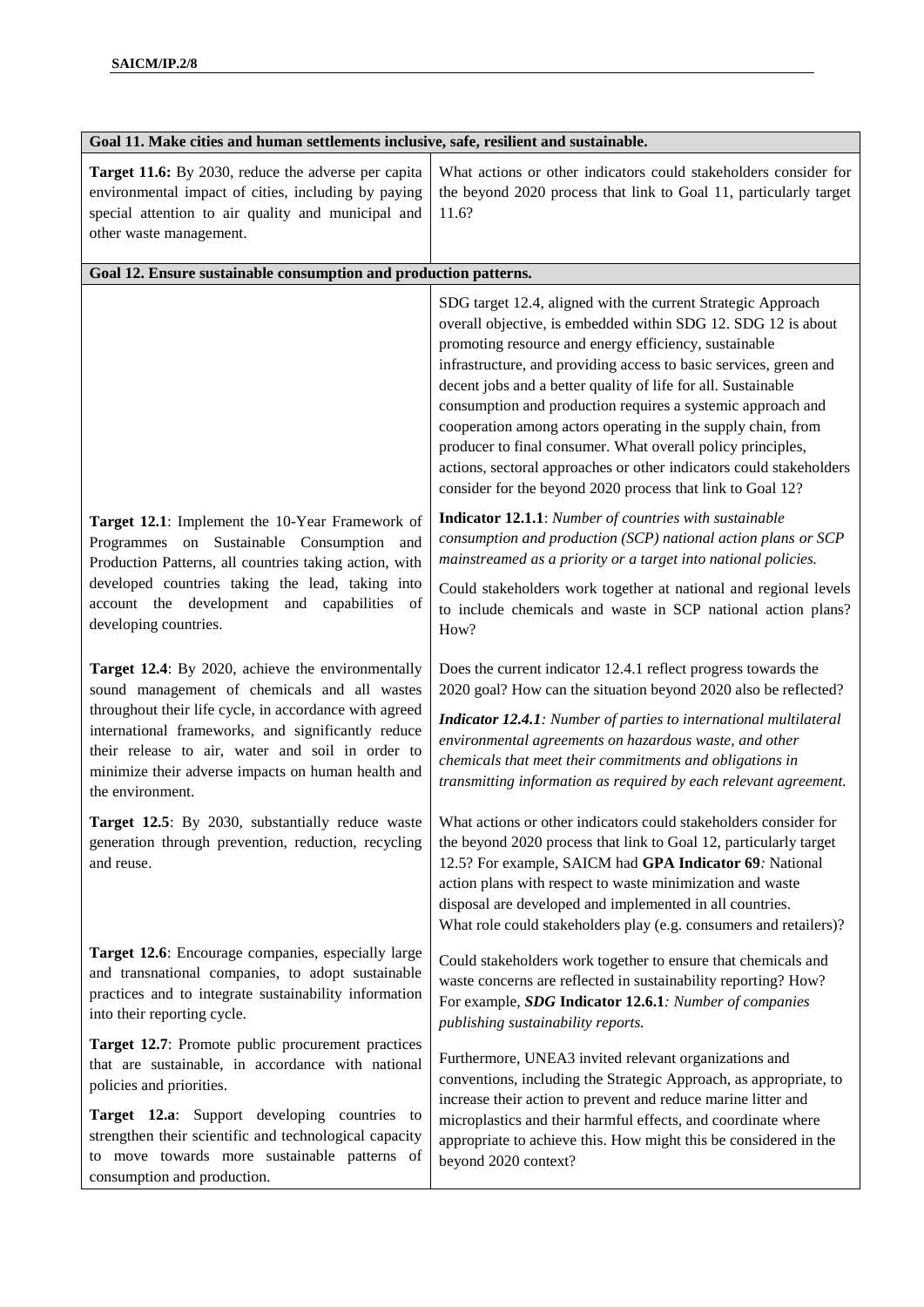| Goal 13. Take urgent action to combat climate change and its impacts.                                                                                                                                                                                                               |                                                                                                                                                                                                                                                                                           |  |  |
|-------------------------------------------------------------------------------------------------------------------------------------------------------------------------------------------------------------------------------------------------------------------------------------|-------------------------------------------------------------------------------------------------------------------------------------------------------------------------------------------------------------------------------------------------------------------------------------------|--|--|
| Target 13.1: Strengthen resilience and adaptive<br>capacity to climate-related hazards and natural<br>disasters in all countries.                                                                                                                                                   | These targets will require national governments to develop<br>policies and plans that integrate a portfolio of greenhouse gas<br>reducing measures.                                                                                                                                       |  |  |
| Target 13.2: Integrate climate change measures into<br>national policies, strategies and planning.<br>Target 13.3: Improve education, awareness-raising                                                                                                                             | What actions or other indicators could stakeholders consider for<br>the beyond 2020 process that link to Goal 13, particularly targets<br>13.1 and 13.2?                                                                                                                                  |  |  |
| and human and institutional capacity on climate<br>change mitigation, adaptation, impact reduction and<br>early warning.                                                                                                                                                            | For example, SDG Indicator 13.1.1: Number of countries with<br>national and local disaster risk reduction strategies.                                                                                                                                                                     |  |  |
|                                                                                                                                                                                                                                                                                     | Goal 14. Conserve and sustainably use the oceans, seas and marine resources for sustainable development.                                                                                                                                                                                  |  |  |
| Target 14.1: By 2025, prevent and significantly<br>reduce marine pollution of all kinds, in particular<br>from land-based activities, including marine debris<br>and nutrient pollution.                                                                                            | This target is closely linked with managing industrial and<br>agricultural chemical runoff into waterways and the marine<br>environment. What actions or other indicators could stakeholders<br>consider for the beyond 2020 process that link to Goal 14,<br>particularly target 14.1?   |  |  |
| desertification, and halt and reverse land degradation and halt biodiversity loss.                                                                                                                                                                                                  | Goal 15. Protect, restore and promote sustainable use of terrestrial ecosystems, sustainably manage forests, combat                                                                                                                                                                       |  |  |
| Target 15.1: By 2020, ensure the conservation,<br>restoration and sustainable use of terrestrial and<br>inland freshwater ecosystems and their services, in<br>particular forests, wetlands, mountains and drylands,<br>in line with obligations under international<br>agreements. | What actions or other indicators could stakeholders consider for<br>the beyond 2020 process that link to Goal 15? For example,<br>SAICM had GPA indicator 202: Legislative mechanisms related<br>to protected areas, including the use of chemicals, are established<br>in all countries. |  |  |
| Target 15.5: Take urgent and significant action to<br>reduce the degradation of natural habitats, halt the<br>loss of biodiversity and, by 2020, protect and prevent<br>the extinction of threatened species.                                                                       |                                                                                                                                                                                                                                                                                           |  |  |
| Target 15.9: By 2020, integrate ecosystem and<br>biodiversity values into national and local planning,<br>development processes, poverty reduction strategies<br>and accounts.                                                                                                      |                                                                                                                                                                                                                                                                                           |  |  |
| Goal 16. Promote peaceful and inclusive societies for sustainable development, provide access to justice for all and<br>build effective, accountable and inclusive institutions at all levels.                                                                                      |                                                                                                                                                                                                                                                                                           |  |  |
| Target 16.6: Develop effective, accountable and<br>transparent institutions at all levels.                                                                                                                                                                                          | What actions or other indicators could stakeholders consider for<br>the beyond 2020 process that relate to Goal 16?                                                                                                                                                                       |  |  |
| <b>Target</b><br>16.7:<br>Ensure<br>responsive,<br>inclusive,<br>participatory and representative decision-making at<br>all levels.                                                                                                                                                 |                                                                                                                                                                                                                                                                                           |  |  |
| Target 16.10: Ensure public access to information<br>and protect fundamental freedoms, in accordance<br>international<br>with<br>national<br>legislation<br>and<br>agreements.                                                                                                      |                                                                                                                                                                                                                                                                                           |  |  |